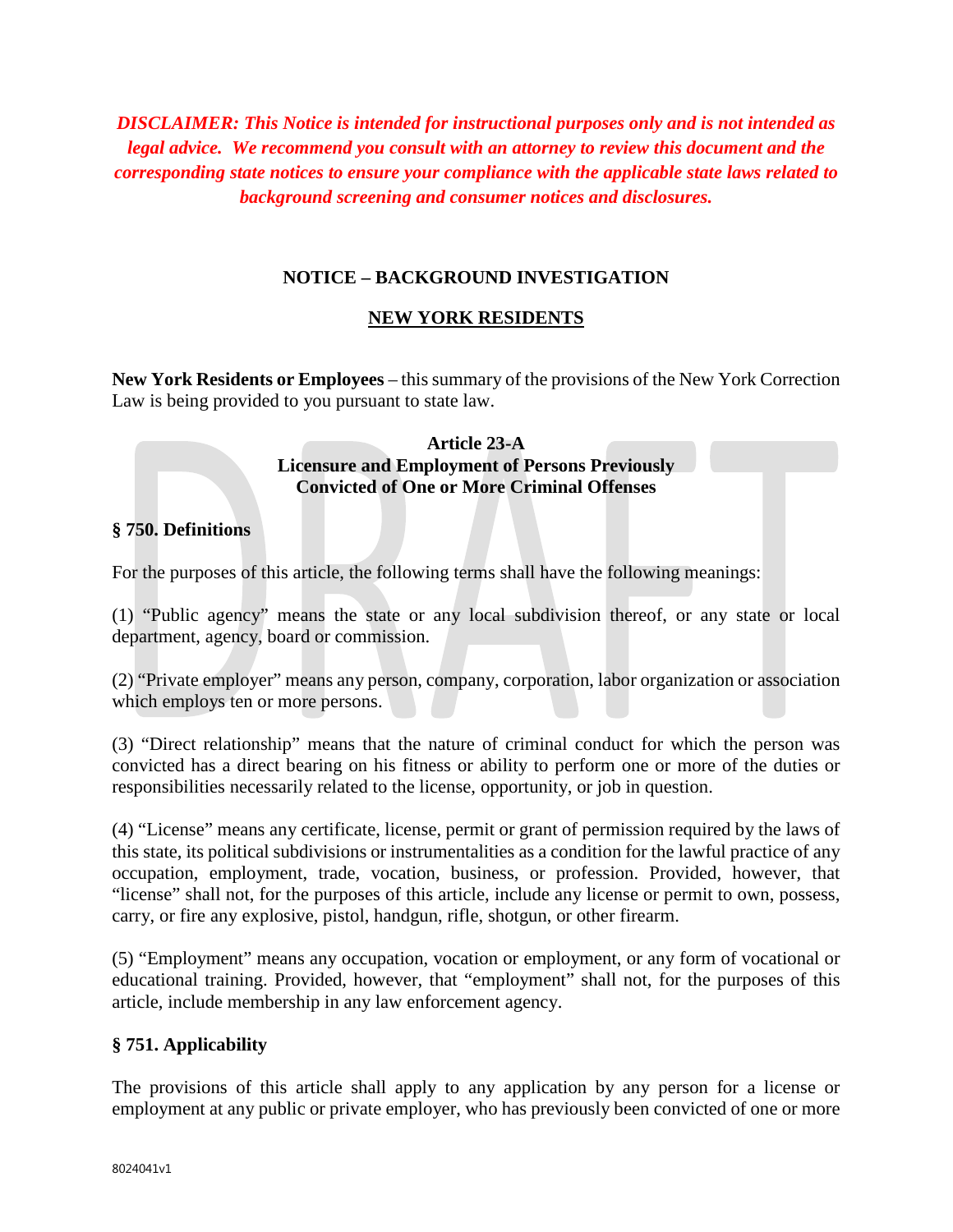criminal offenses in this state or in any other jurisdiction, and to any license or employment held by any person whose conviction of one or more criminal offenses in this state or in any other jurisdiction preceded such employment or granting of a license, except where a mandatory forfeiture, disability or bar to employment is imposed by law, and has not been removed by an executive pardon, certificate of relief from disabilities or certificate of good conduct. Nothing in this article shall be construed to affect any right an employer may have with respect to an intentional misrepresentation in connection with an application for employment made by a prospective employee or previously made by a current employee.

## **§ 752. Unfair discrimination against persons previously convicted of one or more criminal offenses prohibited**

No application for any license or employment, and no employment or license held by an individual, to which the provisions of this article are applicable, shall be denied or acted upon adversely by reason of the individual's having been previously convicted of one or more criminal offenses, or by reason of a finding of lack of "good moral character" when such finding is based upon the fact that the individual has previously been convicted of one or more criminal offenses, unless:

(1) there is a direct relationship between one or more of the previous criminal offenses and the specific license or employment sought or held by the individual; or

(2) the issuance or continuation of the license or the granting or continuation of the employment would involve an unreasonable risk to property or to the safety or welfare of specific individuals or the general public.

## **§ 753. Factors to be considered concerning a previous criminal conviction; presumption**

1. In making a determination pursuant to section seven hundred fifty-two of this chapter, the public agency or private employer shall consider the following factors:

(a) The public policy of this state, as expressed in this act, to encourage the licensure and employment of persons previously convicted of one or more criminal offenses.

(b) The specific duties and responsibilities necessarily related to the license or employment sought or held by the person.

(c) The bearing, if any, the criminal offense or offenses for which the person was previously convicted will have on his fitness or ability to perform one or more such duties or responsibilities.

(d) The time which has elapsed since the occurrence of the criminal offense or offenses. (e) The age of the person at the time of occurrence of the criminal offense or offenses.

(f) The seriousness of the offense or offenses.

(g) Any information produced by the person, or produced on his behalf, in regard to his rehabilitation and good conduct.